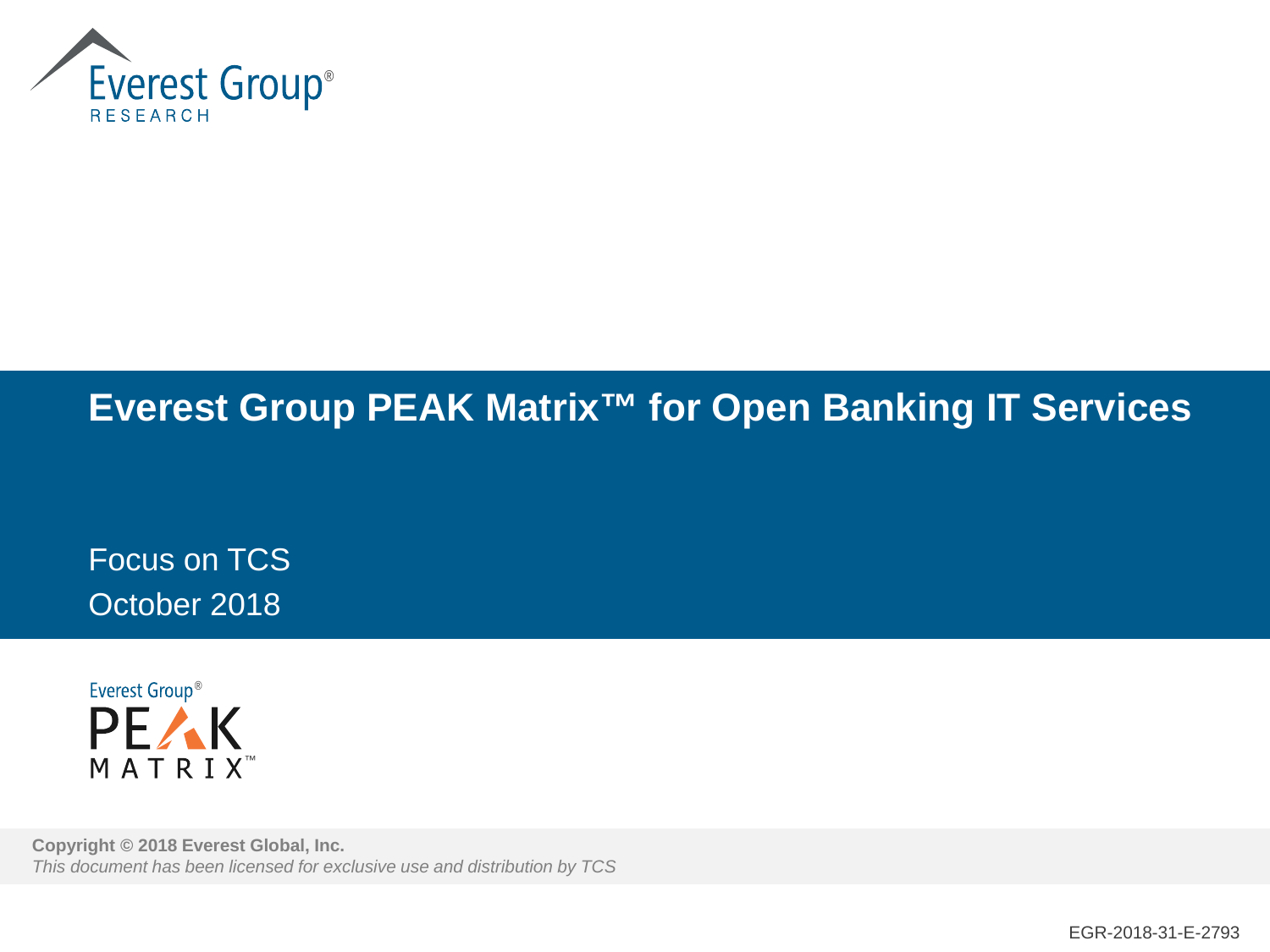## Introduction and scope

[Everest Group recently released its report titled "Open Banking IT Services: Orchestrating Experiences in the Platform Economy](https://www2.everestgrp.com/reportaction/EGR-2018-31-R-2777/ToC) – Services PEAK Matrix™ Assessment 2018." In this report Everest Group assessed the vision & capability and market impact generated by 19 service providers for their open banking IT services portfolio; service providers were positioned on Everest Group's proprietary PEAK Matrix™ to identify Leaders, Major Contenders, and Aspirants

The PEAK Matrix is a framework that provides an objective, data-driven, and comparative assessment of IT service providers based on their absolute market success and delivery capability. Everest Group analysed the service providers response to key open banking demand themes through investments in Centers of Excellence(COEs), certified talent, platforms, and partnerships

Based on the analysis, **TCS emerged as a Leader**. This document focuses on **TCS** open banking IT services market success and capabilities and includes:

- TCS' position on the open banking IT services PEAK Matrix
- Detailed services provider profile of TCS

Buyers can use the PEAK Matrix to identify and evaluate different service providers. It helps them understand the service providers' relative strengths and gaps. However, it is also important to note that while the PEAK Matrix is a useful starting point, the results from the assessment may not be directly prescriptive for each buyer. Buyers will have to consider their unique situation and requirements, and match them against service provider capability for an ideal fit.

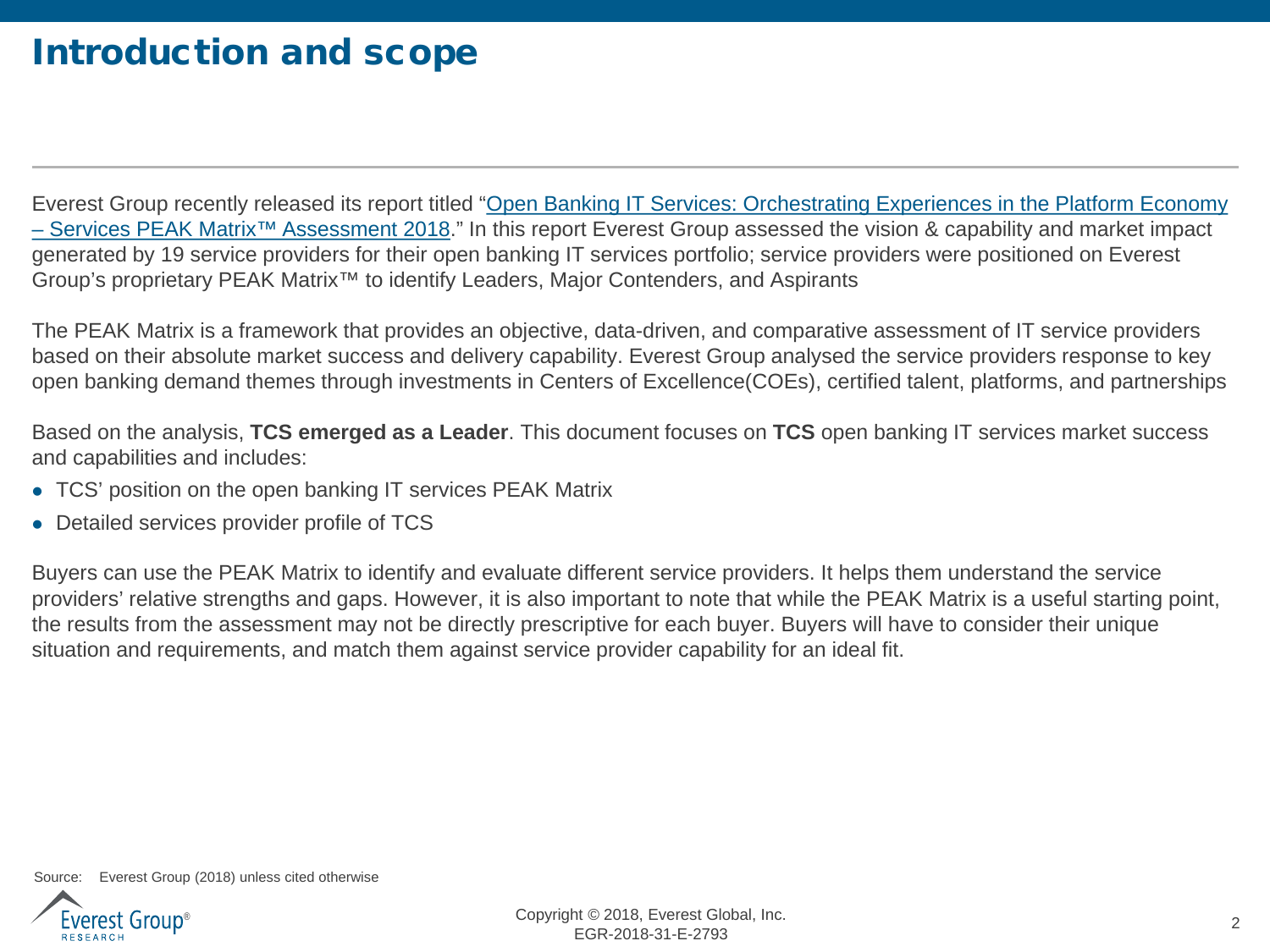### Background, scope, and methodology for Open Banking IT services PEAK Matrix<sup>™</sup> assessment 2018

- Open banking is concept where banks expose data and services using secured open standards through platforms and Application Programming Interfaces (APIs) to third parties. This aligns with investments of banks in technologies of the future to help orchestrate customer lifestyles and businesses
- Accelerated adoption will herald an era of ecosystem collaboration between banks, FinTechs, technology providers, service providers, and peers to provide tailored products and superior experiences
- The IT services open banking market is a US\$3.3 billion economy and is slated to double by 2022; service providers respond to these demand themes by investing in open banking Centers of Excellence(COEs), certified talent, platforms, and partnerships
- In this report, we assessed the vision & capability and market impact generated by 19 service providers for their open banking IT services portfolio; service providers were positioned on Everest Group's proprietary PEAK Matrix<sup>™</sup> to identify Leaders, Major Contenders, and Aspirants



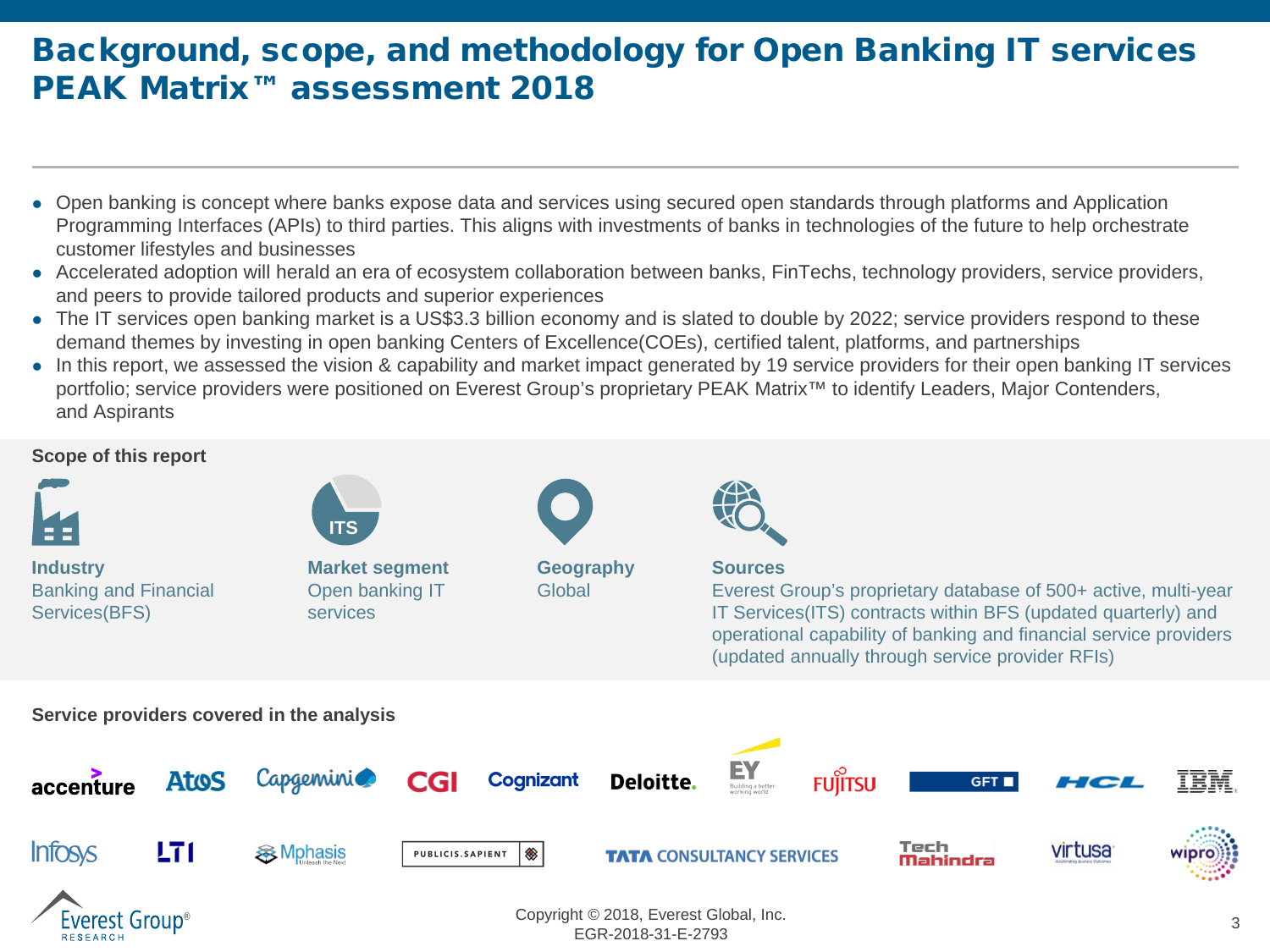### Everest Group PEAK Matrix™

Open Banking IT Services: Orchestrating Experiences in the Platform Economy – Services PEAK Matrix<sup>™</sup> Assessment 2018 | TCS is positioned as a Leader

**Everest Group Open Banking IT Services: Orchestrating Experiences in the Platform Economy – Services PEAK Matrix™ Assessment 20181**



Note: Assessment for Deloitte, EY, Fujitsu, IBM, Mphasis, Publicis.Sapient, and Wipro excludes service provider inputs, and is based on Everest Group's proprietary Transaction Intelligence (TI) database, service provider public disclosures, and Everest Group's interactions with banking buyers



<sup>4</sup> Copyright © 2018, Everest Global, Inc. EGR-2018-31-E-2793

™

Everest Group<sup>®</sup>

РF

<sup>1</sup> PEAK Matrix specific to open banking IT services for the banking and financial services sector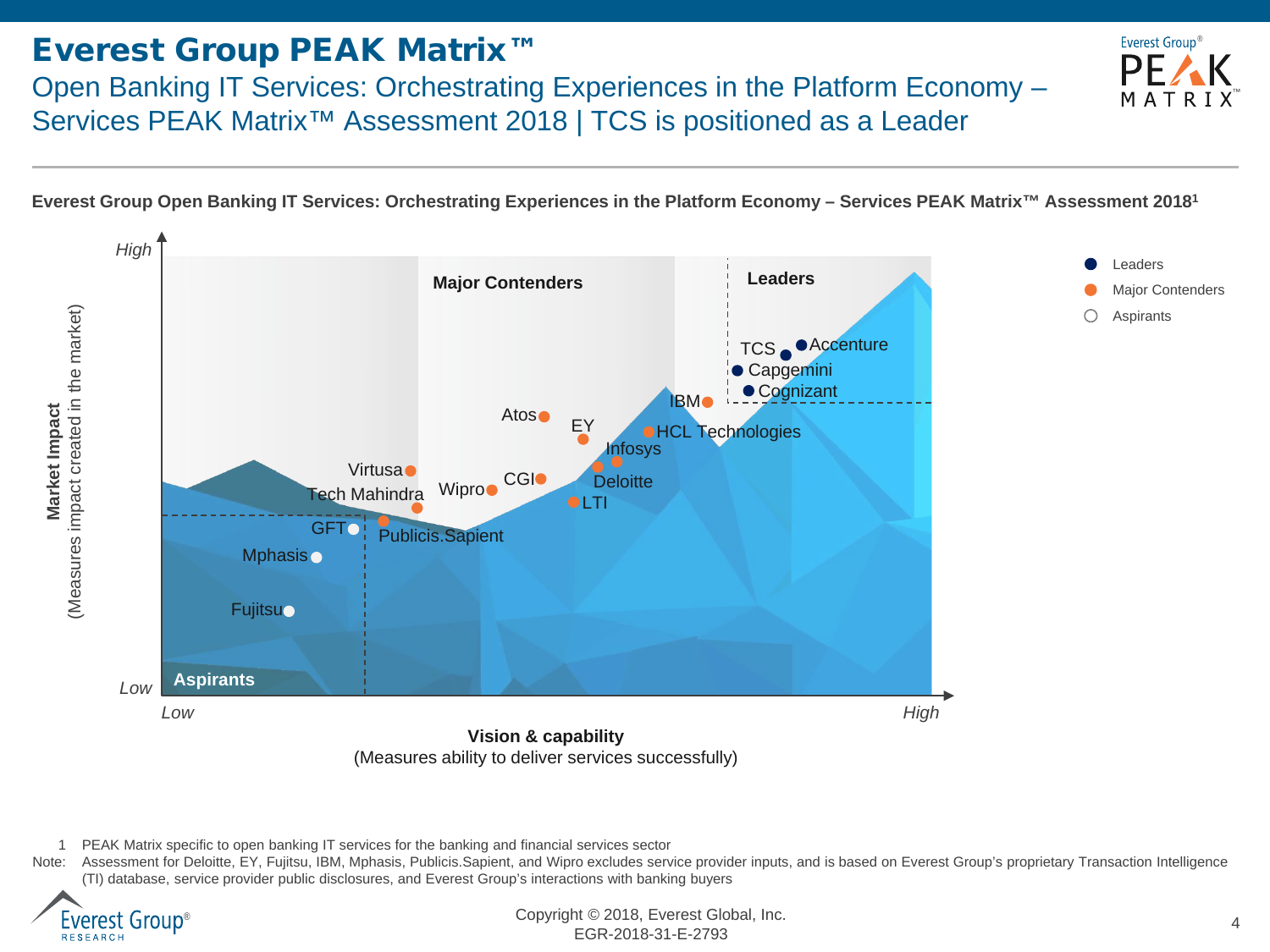### Tata Consultancy Services | Open banking IT services profile (page 1 of 2) **Overview**

#### **Open banking vision**

The open banking vision is to support the expansion of open banking APIs into all LOBs within the bank to truly open up a collaborative environment in order to enable innovation across banks.

| <b>Strengths</b>                                                                                                                                                                                                                                                                                                                                                                                               |                                                                                                                                                                                                                                                                                                |                      | <b>Areas of improvement</b>                                                                                                                                                                                                                                                                                                                                  |                                                                                                                                                                                                                                                              |  |
|----------------------------------------------------------------------------------------------------------------------------------------------------------------------------------------------------------------------------------------------------------------------------------------------------------------------------------------------------------------------------------------------------------------|------------------------------------------------------------------------------------------------------------------------------------------------------------------------------------------------------------------------------------------------------------------------------------------------|----------------------|--------------------------------------------------------------------------------------------------------------------------------------------------------------------------------------------------------------------------------------------------------------------------------------------------------------------------------------------------------------|--------------------------------------------------------------------------------------------------------------------------------------------------------------------------------------------------------------------------------------------------------------|--|
| • Investments in a wide range of solutions for open banking, global CoE, and<br>delivery presence help them win in this market<br>• Clients commend TCS' competitive pricing and flexible engagement models that<br>help it maintain strong relationships with banking clients<br>• Clients appreciate the ability to manage attrition and deliver resources in niche<br>areas at scale and across geographies |                                                                                                                                                                                                                                                                                                |                      | • TCS needs to build talent around design concepts such as edge and interactive<br>design through acquisitions or partnerships to win UI-/UX-based CEM<br>assignments<br>• Clients cite the need to better manage internal communication within teams,<br>which includes extensive knowledge transitions and offshore-onshore<br>communication between teams |                                                                                                                                                                                                                                                              |  |
| $20 - 50%$<br><20%<br>$>50\%$<br>Revenue by geographic focus <sup>1</sup>                                                                                                                                                                                                                                                                                                                                      |                                                                                                                                                                                                                                                                                                |                      | < 20%<br>20-50%<br>Number of open banking projects by<br>$>50\%$<br>engagement scope <sup>1</sup>                                                                                                                                                                                                                                                            |                                                                                                                                                                                                                                                              |  |
| North America                                                                                                                                                                                                                                                                                                                                                                                                  | United Kingdom                                                                                                                                                                                                                                                                                 | Rest of Europe       |                                                                                                                                                                                                                                                                                                                                                              | Implementation<br>Both consulting &                                                                                                                                                                                                                          |  |
| Latin America                                                                                                                                                                                                                                                                                                                                                                                                  | Asia Pacific                                                                                                                                                                                                                                                                                   | Middle East & Africa | Consulting only                                                                                                                                                                                                                                                                                                                                              | and support<br>implementation                                                                                                                                                                                                                                |  |
| Case study 1:<br>Provider of multi-bank Internet services for professional users in Belgium                                                                                                                                                                                                                                                                                                                    |                                                                                                                                                                                                                                                                                                |                      | Case study 2: Global American bank propelling customer experience using an API<br>based FinTech platform                                                                                                                                                                                                                                                     |                                                                                                                                                                                                                                                              |  |
| <b>Business</b><br>challenge                                                                                                                                                                                                                                                                                                                                                                                   | Preparation for open banking API strategy and readiness for<br>PSD2. Client wanted a head start on PSD2 and to be the first<br>bank in Europe (excluding the United Kingdom) to offer PSD2                                                                                                     |                      | <b>Business</b><br>challenge                                                                                                                                                                                                                                                                                                                                 | The bank wanted to discover, create, and expose a set of APIs<br>for external consumption so that these APIs could be consumed<br>to provide superior customer experience                                                                                    |  |
| Solution and                                                                                                                                                                                                                                                                                                                                                                                                   | <b>APIS</b><br>• Developed a focused program to create a new service layer<br>across all the systems of record thereby creating a payment<br>hub to mask the backend from the channels<br>• Enabled the bank to be ready to expose APIs in preparation<br>for their PSD2 compliance and beyond |                      | Solution and<br>impact                                                                                                                                                                                                                                                                                                                                       | • TCS helped the bank review all the customer journeys and<br>established that 85% of them are enabled by 56 services                                                                                                                                        |  |
| impact                                                                                                                                                                                                                                                                                                                                                                                                         |                                                                                                                                                                                                                                                                                                |                      |                                                                                                                                                                                                                                                                                                                                                              | • Created an enterprise capability that helped the bank to create<br>a new API in four weeks sprint with 12 days development time<br>• Around 66 partner solutions launched, 60+ micro services<br>deployed, and effected 97% reduction in cost for new APIs |  |

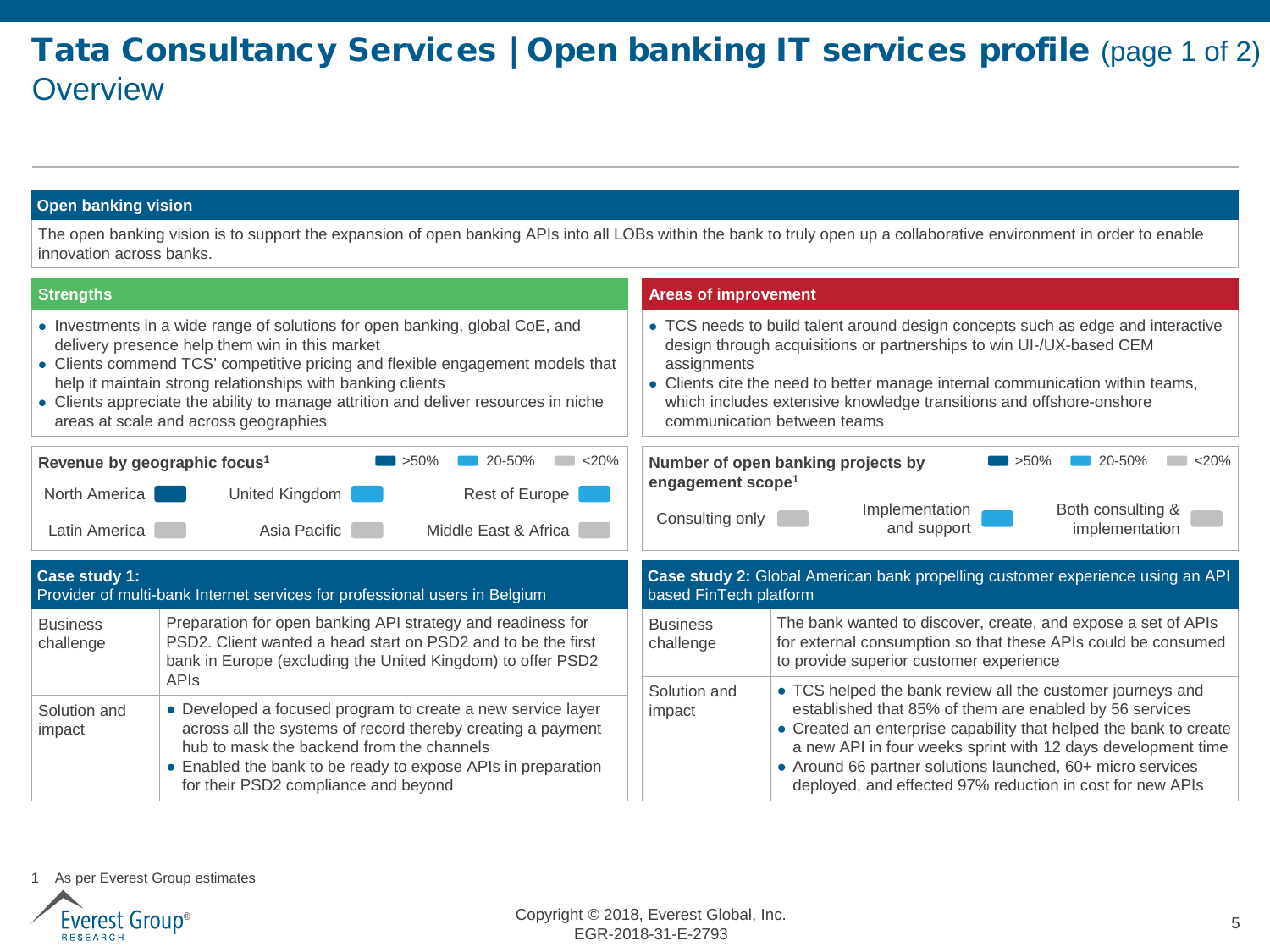### Tata Consultancy Services | Open banking IT services profile (page 2 of 2) Key investments

*NOT EXHAUSTIVE*

| Key alliances / partnerships / M&As / JV |                           |                                                                                                                      |  |  |
|------------------------------------------|---------------------------|----------------------------------------------------------------------------------------------------------------------|--|--|
| Investment name                          | <b>Type of investment</b> | <b>Details</b>                                                                                                       |  |  |
| R <sub>3</sub>                           | Partnership (2017)        | Partnered for Go-to-Market (GTM) and implementation                                                                  |  |  |
| Token                                    | Partnership (2017)        | API banking partner for PSD2                                                                                         |  |  |
| Akana API Gateway                        | Partnership (2016)        | API alliance partner for PSD2 and open banking                                                                       |  |  |
| Apigee (Google)                          | Partnership (2016)        | Partnered to help accelerate digital business transformation for enterprises                                         |  |  |
| Mulesoft                                 | Partnership (2016)        | Partnered to leverage integration platform for connecting SaaS & enterprise applications in the cloud and on-premise |  |  |
| OpenWay Group                            | Partnership (2016)        | Partnered for end-to-end card management platform                                                                    |  |  |

| Other key investments and recent activities (e.g., setup of new delivery centers / CoEs / innovation labs, and trainings/certifications) |                                                                                                                                                                                                       |  |  |  |
|------------------------------------------------------------------------------------------------------------------------------------------|-------------------------------------------------------------------------------------------------------------------------------------------------------------------------------------------------------|--|--|--|
| Investment name                                                                                                                          | <b>Details</b>                                                                                                                                                                                        |  |  |  |
| Payments CoE                                                                                                                             | The payment CoE has expanded the journey set by PSD2 and developed a wider point of view for open banking APIs across all<br>banking LOBs                                                             |  |  |  |
| Business technology services                                                                                                             | Invested in enterprise horizontal LOBs and CoE for cloud, micro services, and APIs                                                                                                                    |  |  |  |
| Microservices transformation<br>propeller                                                                                                | Invested to expedite 'Monolith to Microservices' journey and adoption on different cloud platforms                                                                                                    |  |  |  |
| ZippedAgile                                                                                                                              | Developed a framework to accelerate application provisioning and deployment for different cloud platforms using DevOps toolsets                                                                       |  |  |  |
| Open banking API framework                                                                                                               | Launched an open banking API framework that provides the foundation for banks to innovate and accelerate their journey towards<br>becoming a digitally integrated financial services provider         |  |  |  |
| Range of API tools & enablers                                                                                                            | Developed an API life cycle management framework, API readiness assessment framework, API strategy definition suite, API<br>architecture definition & governance suite, and apphonics digital sandbox |  |  |  |
| Innovation centers                                                                                                                       | Opened a Digital Reimagination Studio™ at Santa Clara and UX center at Cincinnati                                                                                                                     |  |  |  |

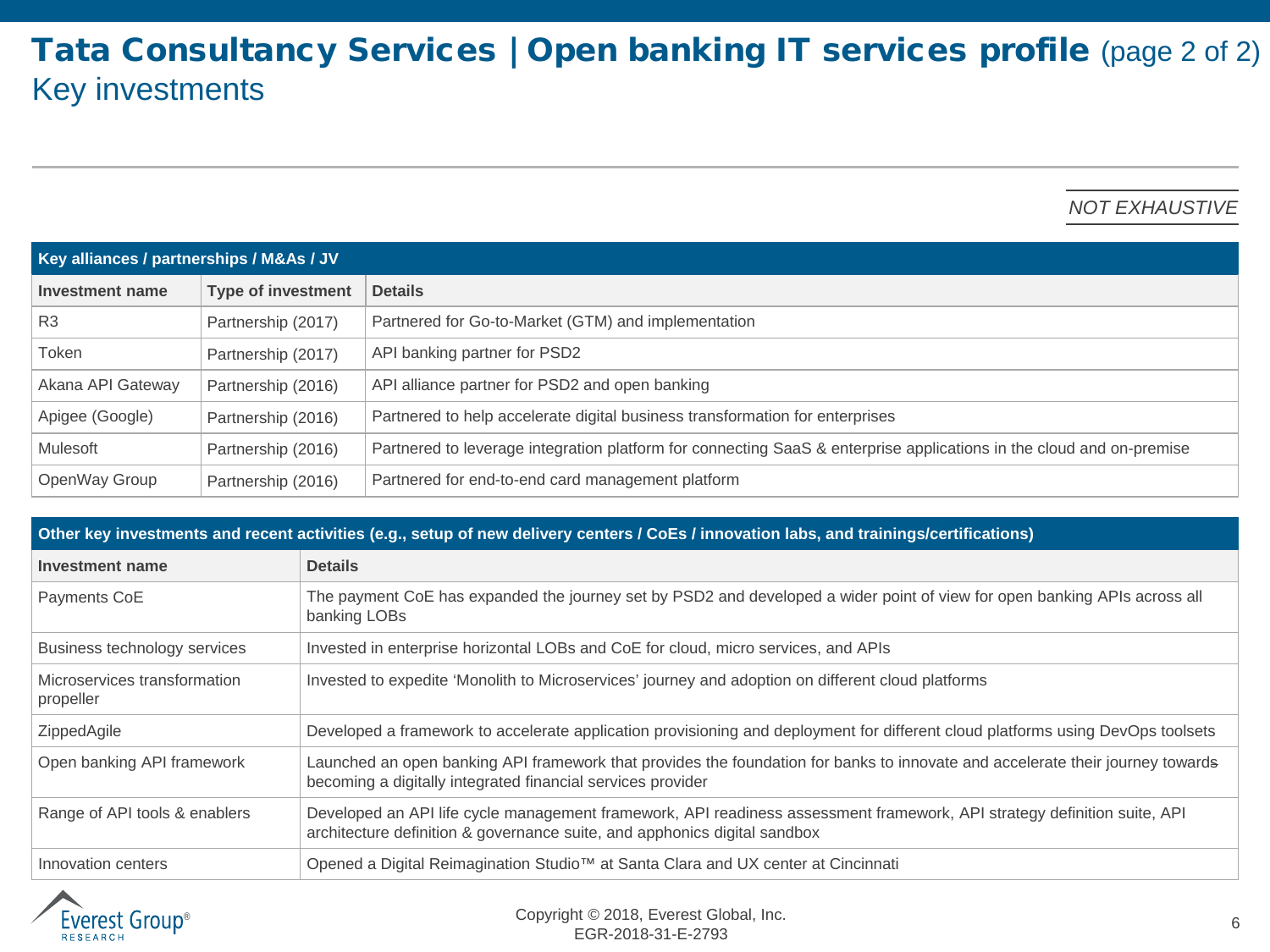# Appendix

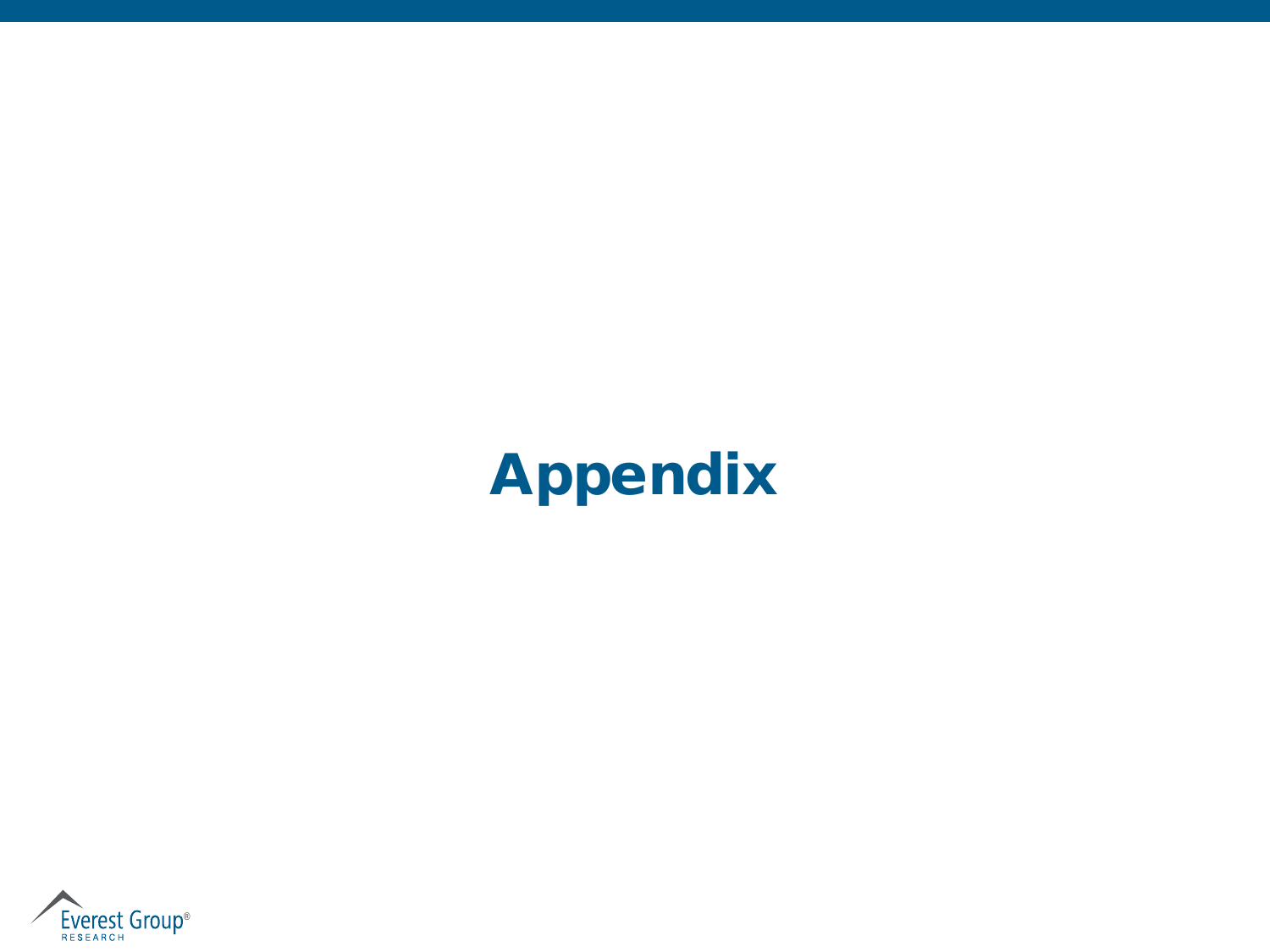# Everest Group PEAK Matrix™ is a proprietary framework for assessment of market impact and vision & capability



Measures ability to deliver services successfully



™

Everest Group®

PE/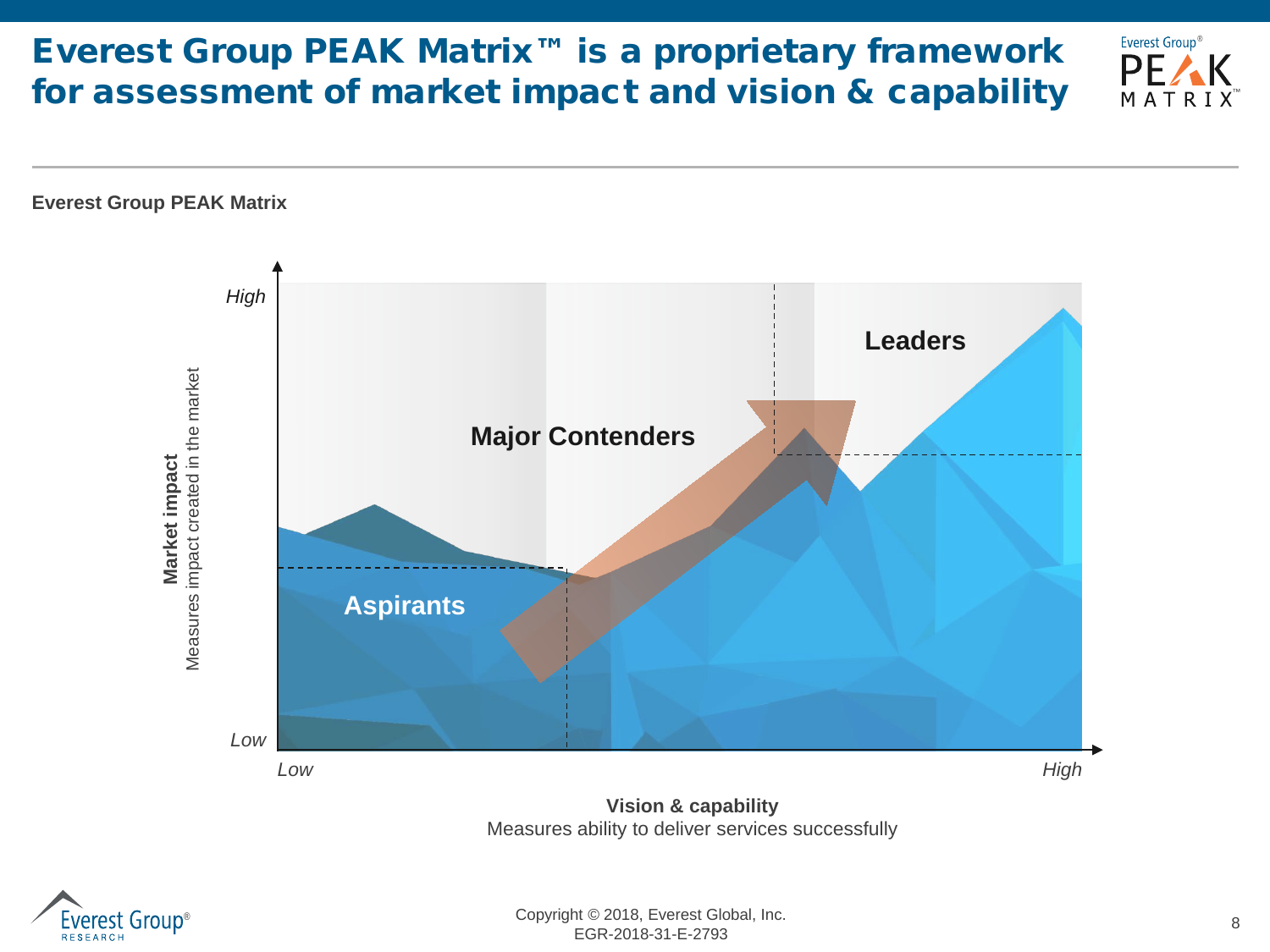# Services PEAK Matrix™ evaluation dimensions



Measures impact created in the market – captured through three subdimensions



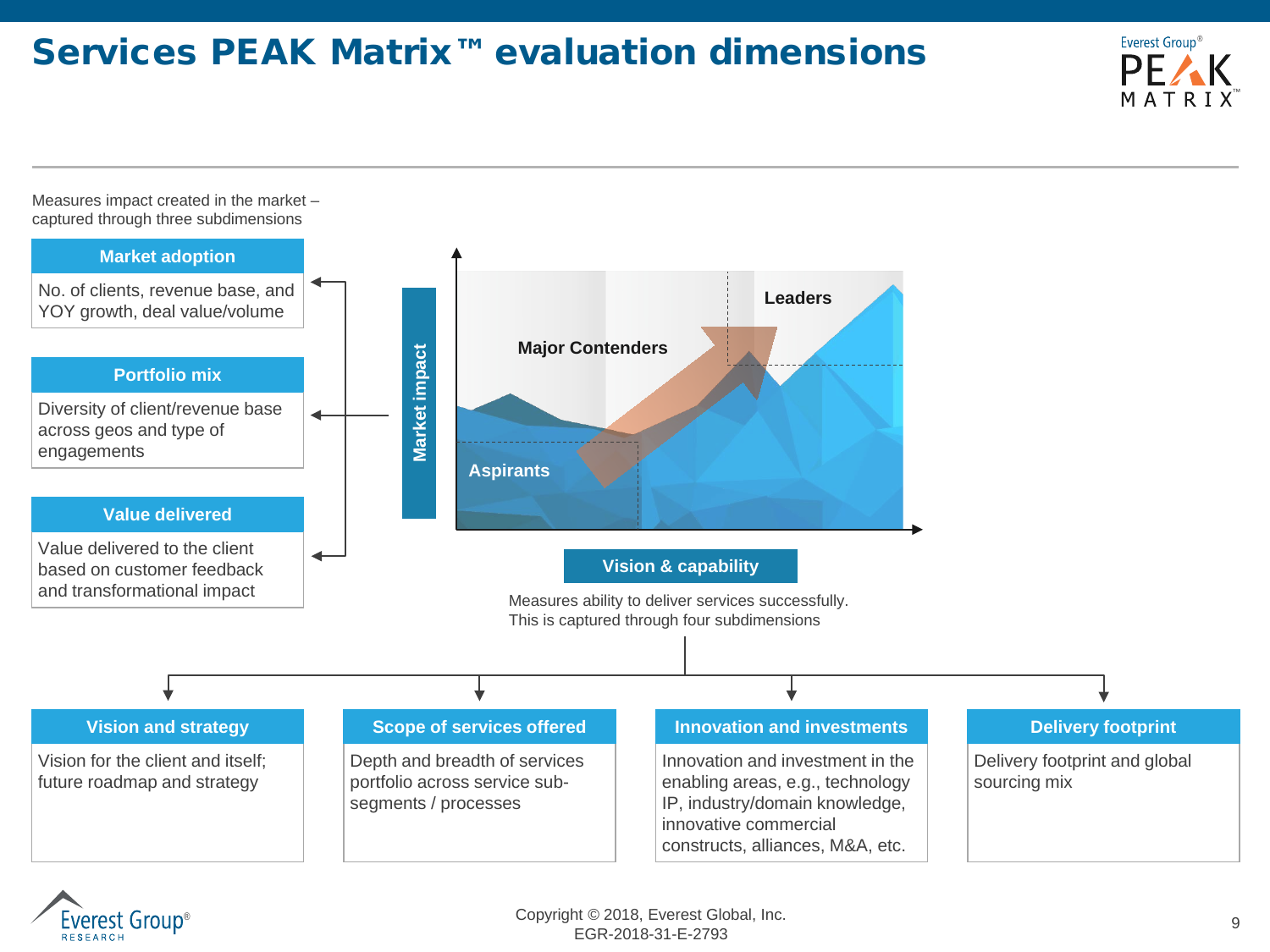### **Does the PEAK Matrix™ assessment incorporate any subjective criteria?**

Everest Group's PEAK Matrix assessment adopts an unbiased and fact-based approach (leveraging service provider / technology vendor RFIs and Everest Group's proprietary databases containing providers' deals and operational capability information). In addition, these results are validated / fine-tuned based on our market experience, buyer interaction, and provider/vendor briefings

#### **Is being a "Major Contender" or "Aspirant" on the PEAK Matrix, an unfavorable outcome?**

No. The PEAK Matrix highlights and positions only the best-in-class service providers / technology vendors in a particular space. There are a number of providers from the broader universe that are assessed and do not make it to the PEAK Matrix at all. Therefore, being represented on the PEAK Matrix is itself a favorable recognition

#### **What other aspects of PEAK Matrix assessment are relevant to buyers and providers besides the "PEAK Matrix position"?**

A PEAK Matrix position is only one aspect of Everest Group's overall assessment. In addition to assigning a "Leader", "Major Contender," or "Aspirant" title, Everest Group highlights the distinctive capabilities and unique attributes of all the PEAK Matrix providers assessed in its report. The detailed metric-level assessment and associated commentary is helpful for buyers in selecting particular providers/vendors for their specific requirements. It also helps providers/vendors showcase their strengths in specific areas

### **What are the incentives for buyers and providers to participate/provide input to PEAK Matrix research?**

- Participation incentives for buyers include a summary of key findings from the PEAK Matrix assessment
- Participation incentives for providers/vendors include adequate representation and recognition of their capabilities/success in the market place, and a copy of their own "profile" that is published by Everest Group as part of the "compendium of PEAK Matrix providers" profiles

### **What is the process for a service provider / technology vendor to leverage their PEAK Matrix positioning and/or "Star Performer" status ?**

- Providers/vendors can use their PEAK Matrix positioning or "Star Performer" rating in multiple ways including:
	- Issue a press release declaring their positioning. See [citation policies](https://www.everestgrp.com/research/peak-matrix/peak-matrix-citation-policy/)
- Customized PEAK Matrix profile for circulation (with clients, prospects, etc.)
- Quotes from Everest Group analysts could be disseminated to the media
- Leverage PEAK Matrix branding across communications (e-mail signatures, marketing brochures, credential packs, client presentations, etc.)
- The provider must obtain the requisite licensing and distribution rights for the above activities through an agreement with the designated POC at Everest Group.

### **Does the PEAK Matrix evaluation criteria change over a period of time?**

PEAK Matrix assessments are designed to serve present and future needs of the enterprises. Given the dynamic nature of the global services market and rampant disruption, the assessment criteria are realigned as and when needed to reflect the current market reality as well as serve the future expectations of enterprises